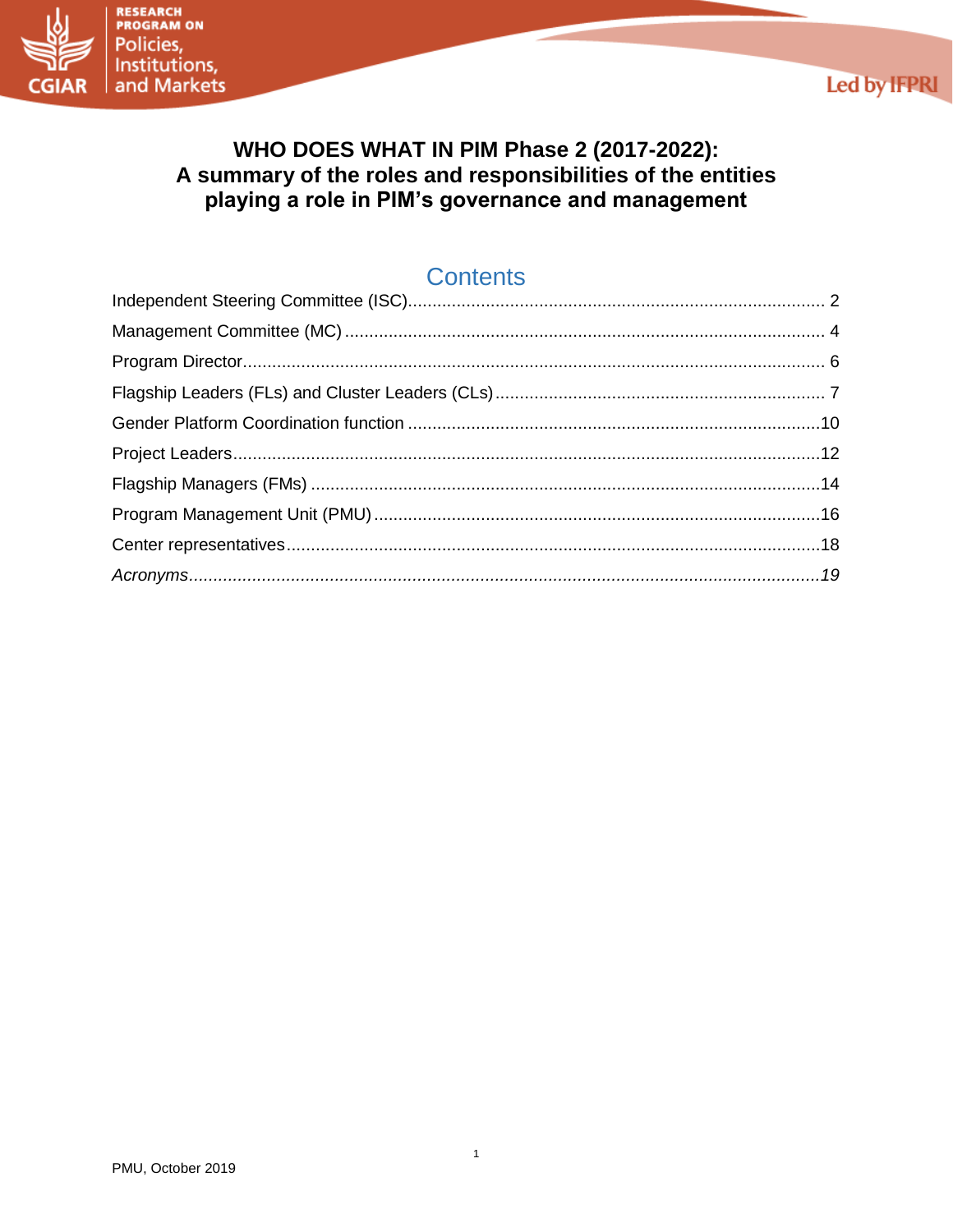

## Independent Steering Committee (ISC)

<span id="page-1-0"></span>IFPRI, as Lead Center of the CGIAR Research Program (CRP) on Policies, Institutions, and Markets (PIM), has overall fiduciary and operational responsibility for the implementation of PIM. Thus, the Board of Trustees and Director General (DG) of IFPRI are accountable for the overall execution of the program and effective engagement with the different partners in PIM, and responsible for compliance with the CGIAR CRP-related requirements. More specifically, the role of the IFPRI Board of Trustees is to focus on program governance, while the role of the IFPRI DG is to focus on program management.

In 2017, the PIM Science and Policy Advisory Panel (PIM's advisory body for the period 2012- 2016) evolved into the Independent Steering Committee (ISC). While the governance responsibility for PIM rests with the IFPRI Board of Trustees, the ISC provides independent recommendations to the IFPRI Board of Trustees on scientific and strategic issues in PIM, such as strategic directions and priorities, programming, budgeting and performance.

## **Terms of reference**

- Provide advice and guidance to the PMU and MC on the strategic directions of the program (and especially on how research questions can be best aligned with the major current trends and issues), areas of focus within the flagships, and partnerships for implementation.
- Review and provide advice on the program's annual planning and budgeting documents.
- Review and provide advice on other key program documents, such as proposals for future multi-year phases or revisions to the current program based on mid-term review or other evaluations.
- Review program delivery and the program's evaluation plan for relevance and impact, and provide advice for improvement.
- Review quality of science (processes and the results of their implementation) and advise on any areas of weakness. Advise on needs for external review as appropriate.
- Review draft versions of the program's key "glossy" documents (briefs, annual "glossy" reports, etc.) and provide advice on how to make them more compelling to enhance the visibility of the program.
- Support program management in promoting the program to partners and donors. Suggestions on how to fulfill this role of "Champion" for the program include: write blog posts for the PIM website; share information about the program (such as announcements of program webinars, quarterly newsletters, and other important updates) inside the ISC members' organizations; and promote the program through social media channels (Twitter, LinkedIn, etc).Provide inputs to the Lead Center DG for the annual performance appraisal of the Program Director.
- Attend (in person) the PIM annual "extended team" meeting.
- Meet virtually as recommended by the ISC Chair or the Program Director.
- Attend annual meetings of the PIM flagships (virtually or in person), as possible.
- Provide annual recommendations to program management and assess the relevance of program management responses to these recommendations.

## **Appointment**

The ISC is appointed by the Board of the Lead Center upon recommendation of the Director General of the Lead Center, after consultation with and suggestions from the MC and partners.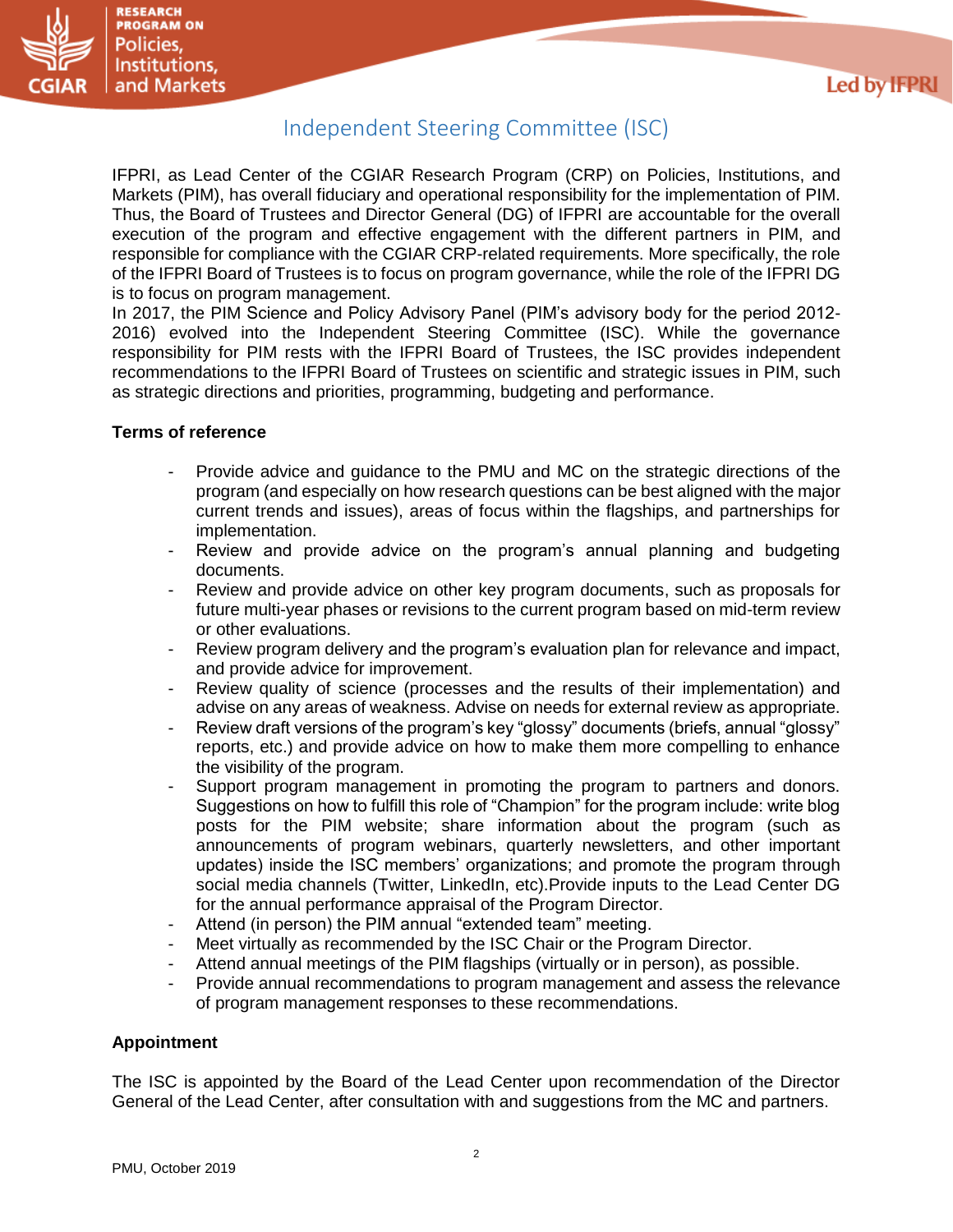

Members of the ISC cannot be staff members of CGIAR. The ISC has five to eight members, each of whom is a recognized leader in a field relevant to PIM, and reflecting diversity in discipline, regional experience, and gender. One member of the ISC is a concurrent member of the Board of the Lead Center. The standard term of a member is 3 years, renewable. The ISC Chair is appointed by the ISC members for a fixed term. The ISC may appoint a Vice-Chair to assist the Chair.

**Led by IFPRI** 

## **Mode of operation**

The ISC meets at least once per year, usually concurrently with the program's "extended team meeting". Members may also be asked to convene virtually by the ISC Chair or the PIM Director to provide input on selected issues.

As much as possible, decisions of the ISC will be reached by consensus. In the absence of a consensus, the Chair may put a proposal to a vote. Decisions are made by a majority vote of members in attendance provided there is a quorum (defined as 50% or more members). Each member has one vote. Electronic votes are possible.

The Chair reports annually to the Director General of the Lead Center, including any recommendations in the areas included in the terms of reference above. The PMU provides a management response to the recommendations. Based on this report and the management response, the Director General and the ISC member who is concurrently a member of the Board of the Lead Center report to the Board of the Lead Center annually on the progress of the program to seek endorsement of the report.

### **Conflict of interest**

Each ISC member must annually disclose any potential conflicts of interest. Each ISC member must disclose to the ISC Chair the material facts of any proposed transaction of PIM in which the ISC member has an involvement, interest, or relationship, either directly or indirectly. An ISC member is "indirectly" involved if another party to the transaction is related to the ISC member or is an entity in which the ISC member has a financial interest, an employment or consulting relationship, or of which the ISC member is an officer, director, or partial owner/co-owner. ISC members must recuse themselves from any decisions in which they have a conflict of interest.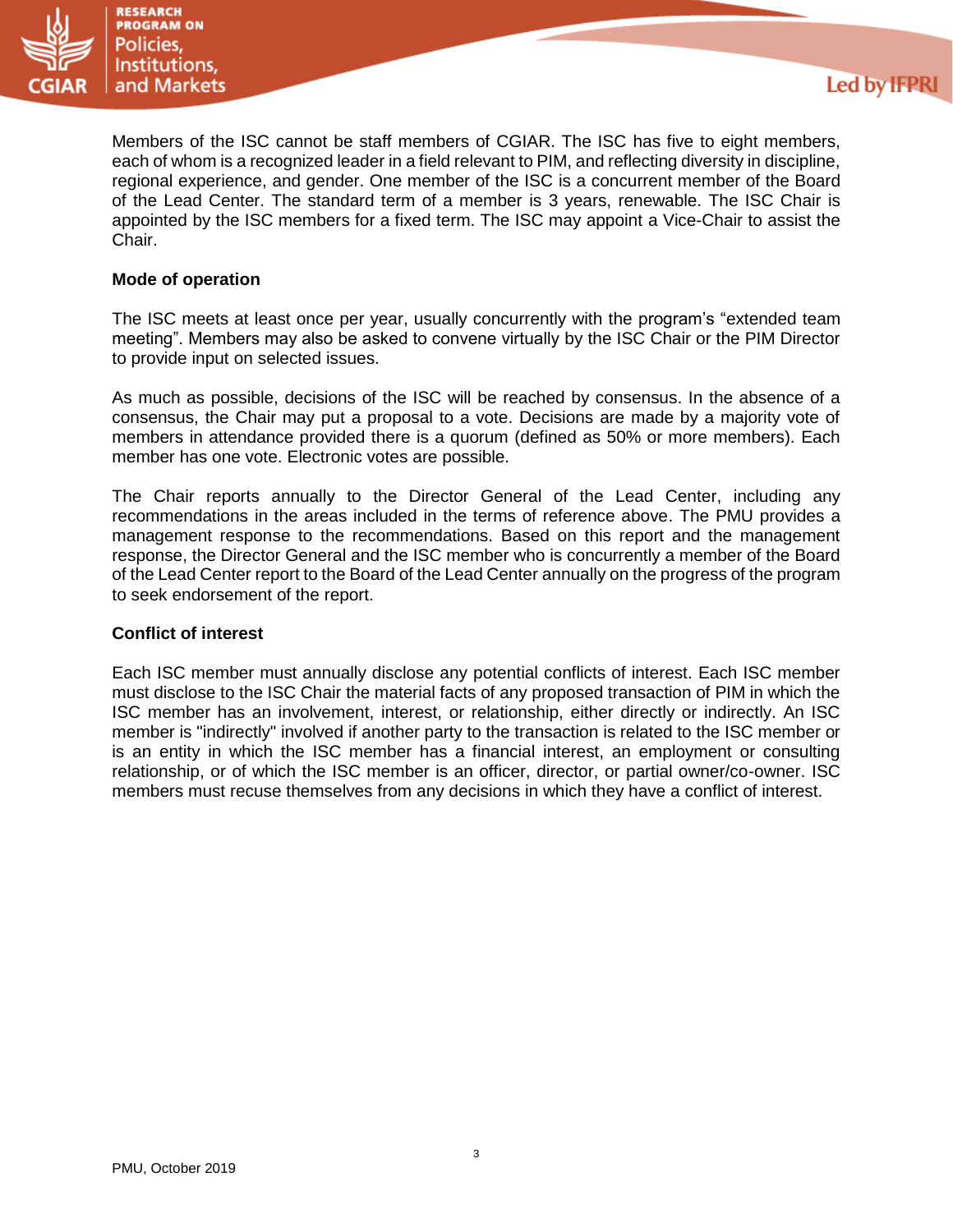

# Management Committee (MC)

#### <span id="page-3-0"></span>**Terms of reference**

**RESEARCH PROGRAM ON** Policies. Institutions, and Markets

- *Leadership, management and coordination*
	- o Approve appointment of Flagship Leaders and Cluster Leaders.
	- o Provide guidance for appointing ISC members.
	- $\circ$  Facilitate collaboration across PIM flagships, with other CRPs/Platforms, and with external partners.
	- $\circ$  Provide inputs for and participate in MC and PIM "extended team" meetings.
	- $\circ$  Provide inputs on program management responses to ISC recommendations.
- *Planning and reporting; monitoring, evaluation, and learning; research quality*
	- $\circ$  Assist the Program Director in coordinating strategic planning of the program, and especially provide inputs for
		- determining research priorities.
		- proposing allocation of Window 1-2 resources.
		- setting up policies, processes and procedures for program development and management, especially towards meeting the "CGIAR Performance Standards".
	- o Review key program-level documents (annual report, Plan of Work and Budget, etc.)
	- $\circ$  Assist the Program Director in managing monitoring, evaluation, and learning activities, and especially in
		- designing and updating the program's results framework and theories of change.
		- providing information to PIM evaluators.
		- providing guidance on commissioning of specific evaluations.
- *Communications and outreach; resource mobilization*
	- o Represent PIM and promote PIM's work in workshops and events.
	- o In coordination with the Program Director, interact with donors with the objective of assuring that major donors are well informed about the accomplishments of the program.
	- $\circ$  Review the program's outreach documents for the general public (brochures, highlight reports, etc.) and provide inputs on the program's webinar series.

#### **Appointment**

The MC consists of the Program Director (Chair), the flagship leaders, the Gender Platform Coordinator, and two representatives of partners with strong involvement in the program.

In the cases of co-leadership of a flagship, both leaders are members of the MC, although coleaders are welcome to have only one representative attend the MC monthly meetings.

Out of the two (non-flagship leader) representatives of partners, one is external to CGIAR and one is from a Participating CGIAR Center. The Participating Center position is an annually rotating position to be filled by a Center representative of a Center with a strong participation in PIM (i.e., with participation in two flagships or more and receiving a significant W1-2 allocation). To fill this position, the Program Director consults with Directors of Research from Centers with strong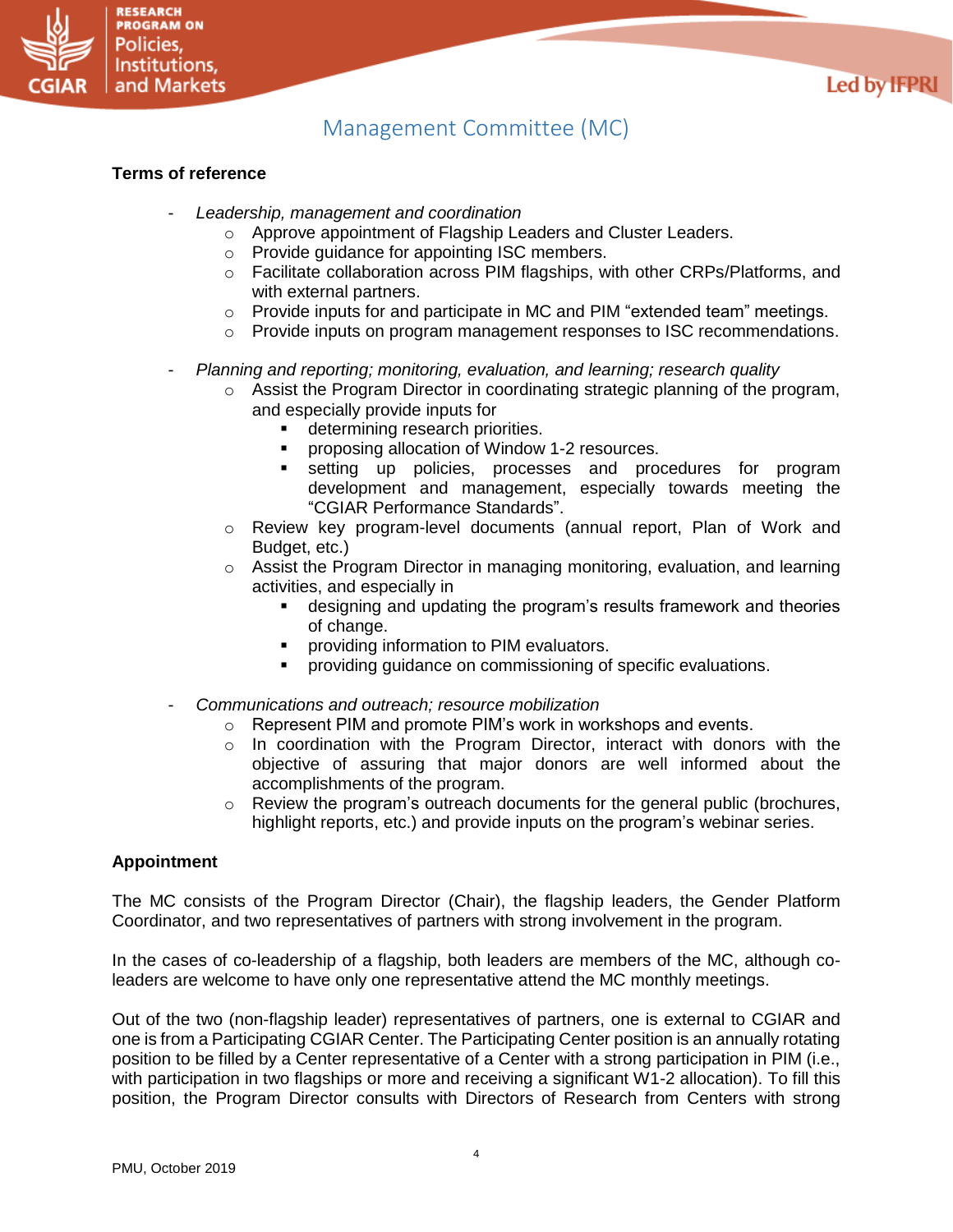

participation and nominates a representative for approval by the MC. For the external position, nominations are sought from the other MC members and the MC approves the appointment. There is no term limit for the external position.

**Led by IFPRI** 

### **Mode of operation**

The MC is chaired by the Program Director.

The MC meets once a month virtually, and once a year in person as part of the PIM "extended team" meeting.

As much as possible, decisions of the MC are reached by consensus. In the absence of a consensus, the Chair may put a proposal to a vote. Decisions are made by a majority vote of members in attendance provided there is a quorum (defined as 50% or more members). Each member has one vote. Urgent decisions may be taken by the MC electronically between meetings, as decided by the Program Director.

#### **Conflict of interest**

MC members must disclose to the Chair any potential conflict of interest in a decision, and recuse themselves from any decisions in which they have a conflict of interest.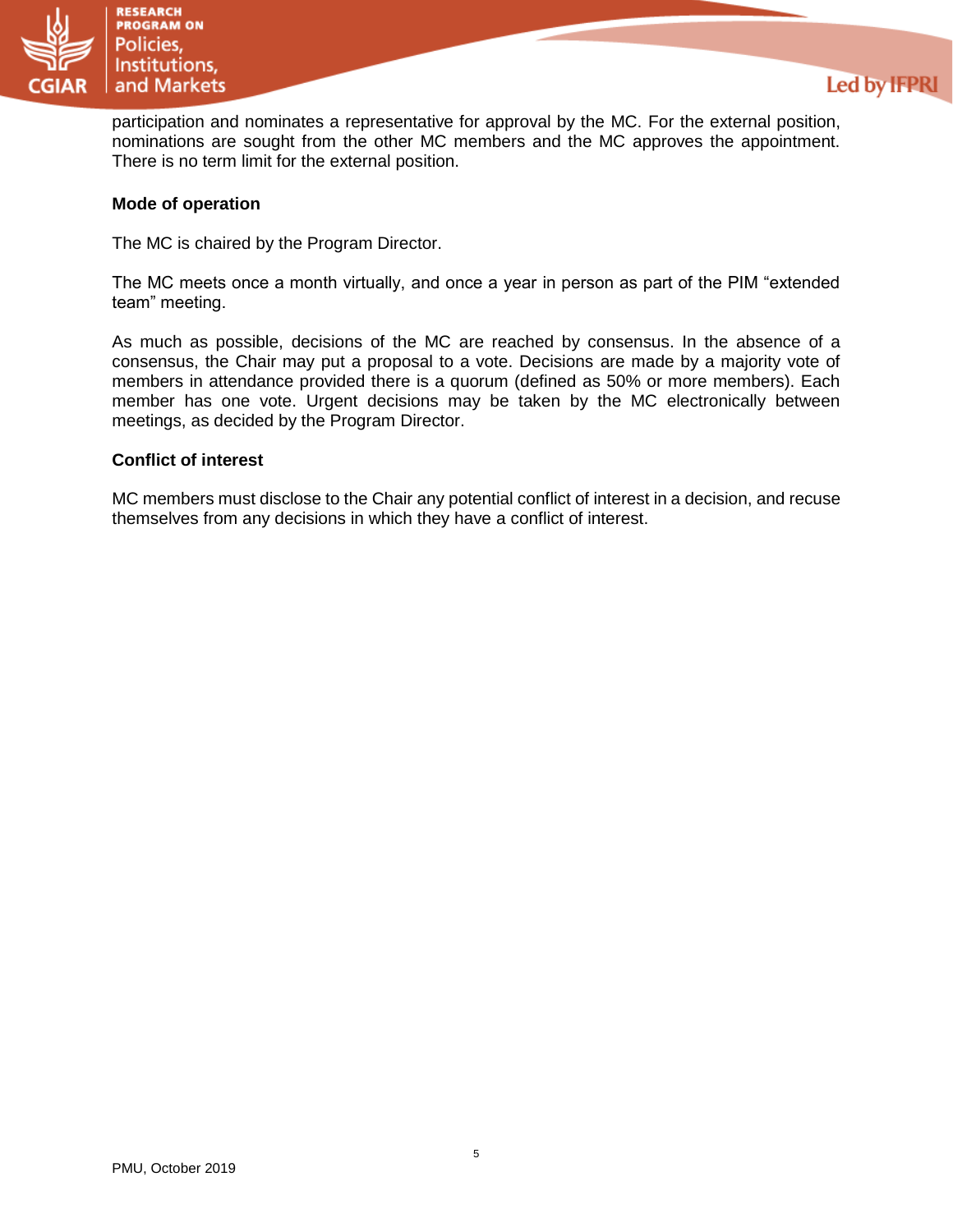

# Program Director

#### <span id="page-5-0"></span>**Terms of reference**

**RESEARCH PROGRAM ON** Policies. Institutions, and Markets

- Oversee the work and performance of the Program Management Unit (PMU), and be responsible for implementation of the TORs of the PMU.
- Have authority on program management decisions which do not require approval from the ISC or MC. These include, but are not limited to: budget allocation across flagships and within the PMU; carry over of specific allocations; engagement with CRPs, Centers and other partners; implementation of evaluative studies; decisions about communication products and other outreach activities.
- Manage interactions with the ISC.
- Serve as Chair of the MC and chair the meetings of the PIM "extended team".
- Ensure compliance with CGIAR and donor requirements.
- Ensure that quality assurance processes are developed and implemented.
- Ensure coordination, integration and synthesis of research outputs from the different areas of the program.
- Initiate, foster, and manage relationships with partners (including other CRPs and Platforms, CGIAR Centers, external partners, and donors), and facilitate links between partners and research teams; represent the program at events and meetings.
- Lead and coordinate cross-CRP and cross-Center resource mobilization across the program.
- Engage in dissemination of research results on policies, institutions, and markets targeted to various decision makers.
- Provide guidance to Flagship Leaders and Cluster Leaders on implementation of the program's procedures and compliance with CGIAR and donor requirements; if agreed with the Flagship/Cluster Leaders' supervisors, provides informal inputs into the performance assessment of the Flagship/Cluster Leaders.
- If/as agreed with the supervisors of the Flagship Managers, provide informal inputs into the performance assessment of the Flagship Managers (in consultation with the PMU).

#### **Appointment**

The Program Director is appointed in accordance with the Lead Center's hiring procedures.

#### **Performance assessment**

The performance of the Program Director is assessed by the Lead Center's Director General with inputs from the ISC.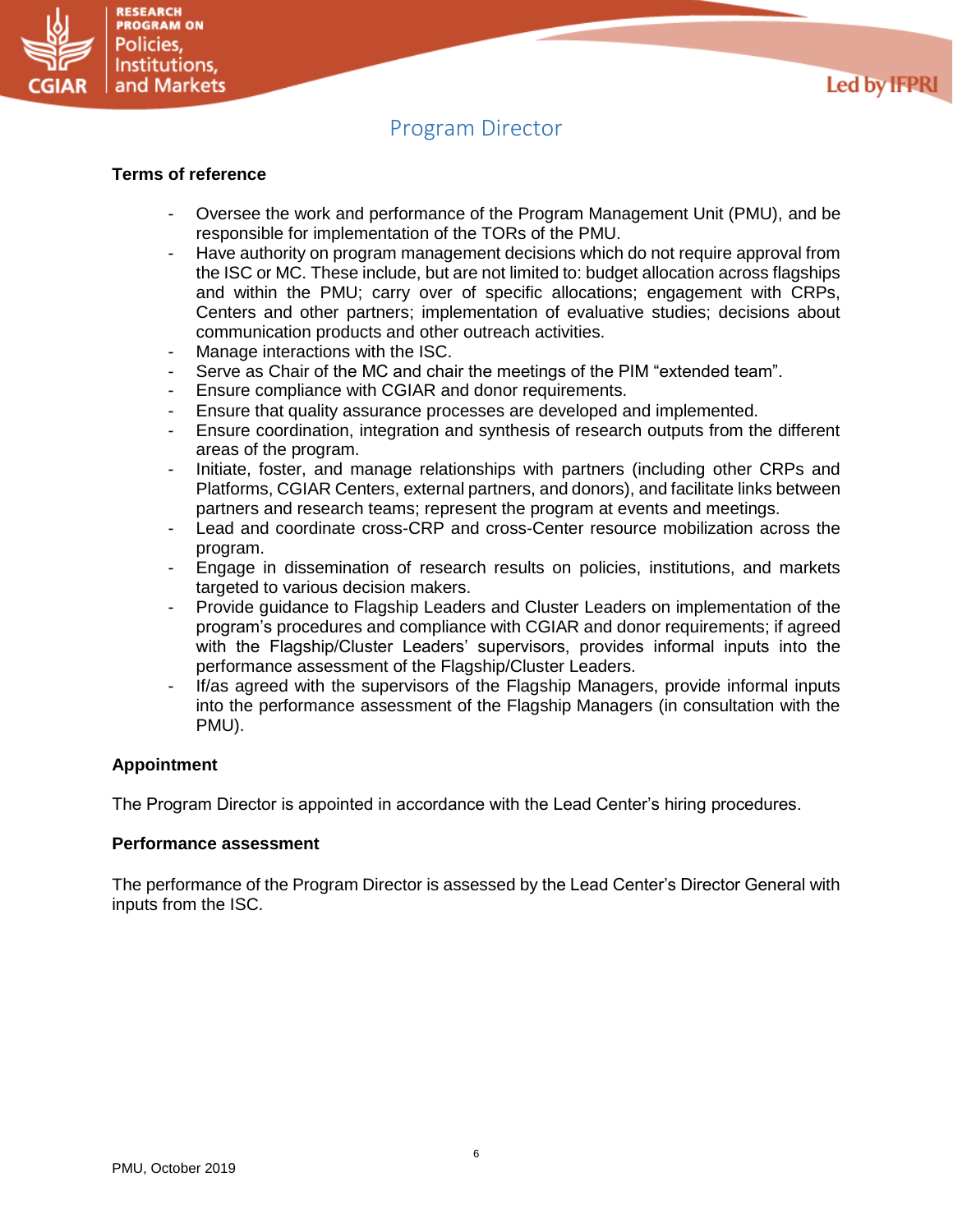

# Flagship Leaders (FLs) and Cluster Leaders (CLs)

## <span id="page-6-0"></span>**Terms of reference**

## *Flagship Leaders*

- *Leadership, management, and coordination*
	- $\circ$  In collaboration with the PMU, lead process to define strategic directions for the flagship, and communicate them clearly to PIM teams and partners.
	- o Provide technical expertise and guidance to flagship teams.
	- $\circ$  Monitor progress of research and expenditures under the flagship, and alert the PMU to any issues that require attention; take part in assessment of the performance of activities under the flagship.
	- o Ensure coordination of work within the flagship.
	- $\circ$  Ensure coherence between the Window 1-2-funded portfolio and the Window 3/bilaterally-funded portfolio at flagship level, and contribute to the decisions of mapping Window 3/bilateral grants to the flagship in accordance with the PIM process for mapping Window 3/bilateral grants.
	- o Assist the Program Director in coordinating implementation of PIM across flagships and CRPs/Platforms and with external partners.
	- o Serve on the MC.
	- o Appoint (subject to validation by the PMU) a part-time flagship-level support staff (Flagship Manager) to assist the Flagship Leader(s), Cluster Leaders and Project Leaders with formulation of annual work plans, tracking of deliverables, reporting, organization of meetings, and other coordination and administrative duties linked to the flagship leadership functions.
	- o Nominate Cluster Leaders (for validation by the MC).
	- $\circ$  Communicate the division of responsibilities between Flagship Leader and Cluster Leader to the flagship team and PMU; in the case of co-flagship leadership, communicate the division of responsibilities between Flagship co-Leaders to the flagship team and PMU.
	- o Jointly with Cluster Leaders, select Project Leaders.
	- $\circ$  If/as agreed with the supervisors of the Project Leaders, provide informal inputs into the performance assessment of the Project Leaders.
	- $\circ$  With support from the Flagship Manager, organize remote/face-to-face meetings at least once a year to ensure coordination of work at flagship/cluster level and inform the PMU about these meetings as early as possible so that the ISC members can be invited.
	- o Provide inputs for and participate in meetings of the PIM "extended team" and ad hoc meetings convened by the PMU.
- *Planning and reporting; monitoring, evaluation, and learning; research quality*
	- o Work with the Cluster Leaders, Flagship Manager, Project Leaders, and PMU to ensure translation of strategic directions into work plans and budgets.
	- o Work with the Cluster Leaders, Flagship Manager, Project Leaders, and PMU to elaborate and update PIM's impact pathways and theories of change for the flagship.
	- $\circ$  Ensure timely reporting on the flagship (including Window 1-2 and Window 3/bilateral portfolio), and convey information to the PMU according to the established deadlines with support from the Flagship Manager.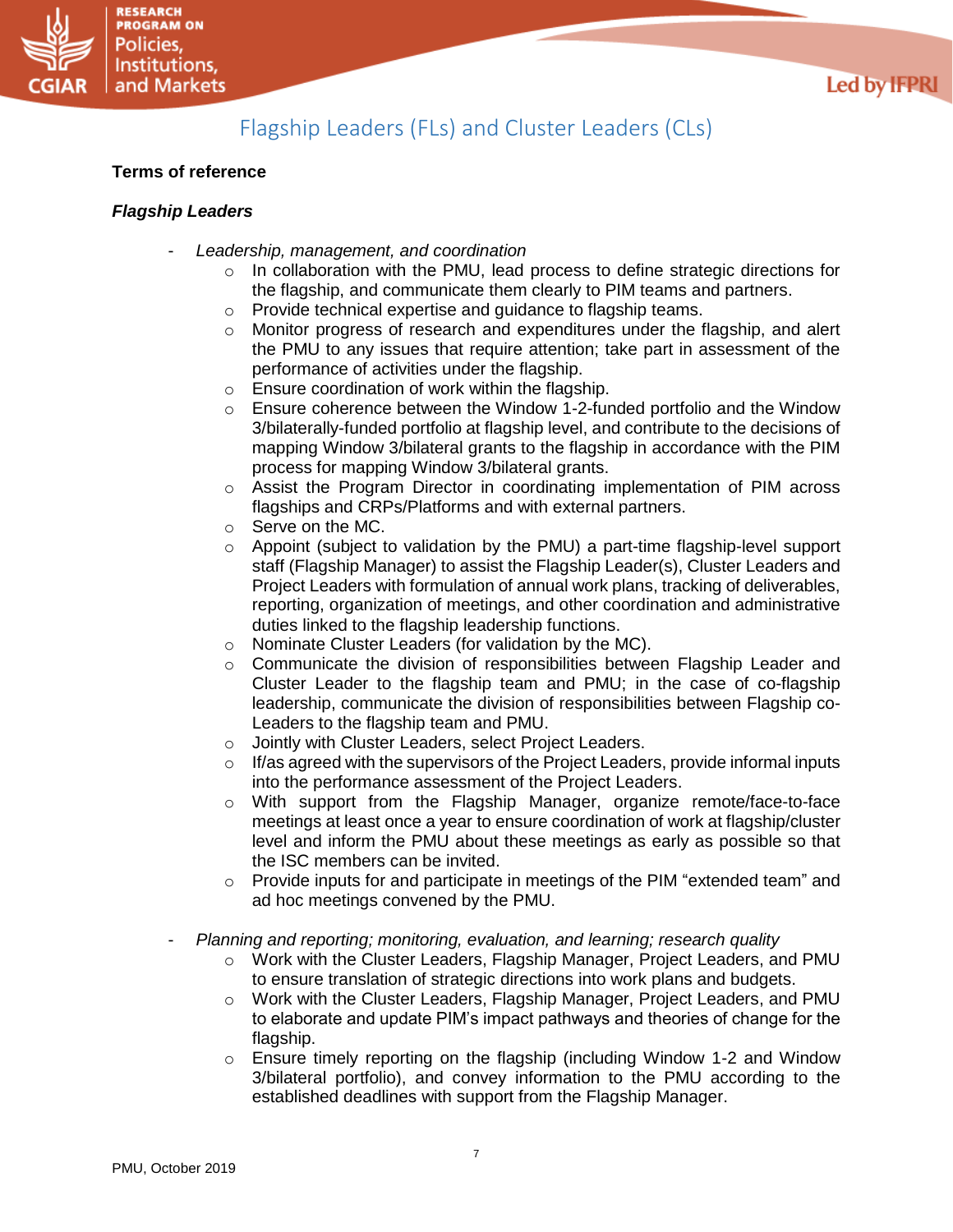

## **Led by IFPRI**

- o Work with the Cluster Leaders, Flagship Manager, Project Leaders, and PMU to assemble evidence on and disseminate outcomes and impact from the flagship's work in accordance with the PIM process for harvesting, documenting, and promoting outcomes.
- $\circ$  Participate in monitoring and evaluation and impact assessment activities as needed.
- $\circ$  Provide flagship-level information for various PIM documents for the CGIAR System Office, donors, or the Lead Center (e.g., Plan of Work and Budget, annual report, IFPRI's Business Plan, answers to donor-specific requests…)
- o Perform the tasks assigned to the Flagship Leader's profile in the "Managing Agricultural Research for Learning and Outcomes" (MARLO) online platform.
- $\circ$  Contribute to implementation of the recommendations of the PIM external evaluations/audits and Independent Steering Committee.
- $\circ$  Review the main research outputs of the flagship for relevance and quality.
- $\circ$  Develop a publication plan at flagship level to ensure production of high-quality publications (articles in ISI journals, books).
- o Work with the leadership of Flagship 6 (gender) to facilitate achievement of gender outcomes through the activities of the flagship.
- o Contribute to implementation of the CGIAR open access/open data policy for the outputs of the flagship.
- o Work with the PMU and the rest of the PIM team towards implementation of the "CGIAR Performance Standards".
- $\circ$  Contribute to implementation of the program's financial management policy.
- *Communications and outreach; resource mobilization*
	- o Manage the process of developing synthesis products designed to package aggregative messages from a flagship, to be used for communicating the results of PIM to implementers and funders.
	- $\circ$  Ensure that all outputs of the flagship comply with the PIM Branding and Acknowledgment Guidelines.
	- o Represent PIM and promote PIM's work in workshops and events.
	- $\circ$  With support from the Flagship Manager, provide relevant flagship updates as needed for the program newsletter and other program communications.
	- $\circ$  Ensure that the flagship's work is well represented in the program's webinar series.
	- $\circ$  Contribute to raising funds through securing Window 3/bilateral grants complementary with the flagship's Window 1-2 portfolio.
	- $\circ$  Develop and maintain strong research, implementation, and outreach partnerships, both within and outside CGIAR.

### *Cluster Leaders*

Cluster Leaders contribute to any or all of the above (except for nomination of Cluster Leaders) according to delegated responsibility from the Flagship Leader(s).

## **Appointment**

The following principles apply for the selection of Flagship Leaders and Cluster Leaders:

• The selection process needs to be transparent and equitable.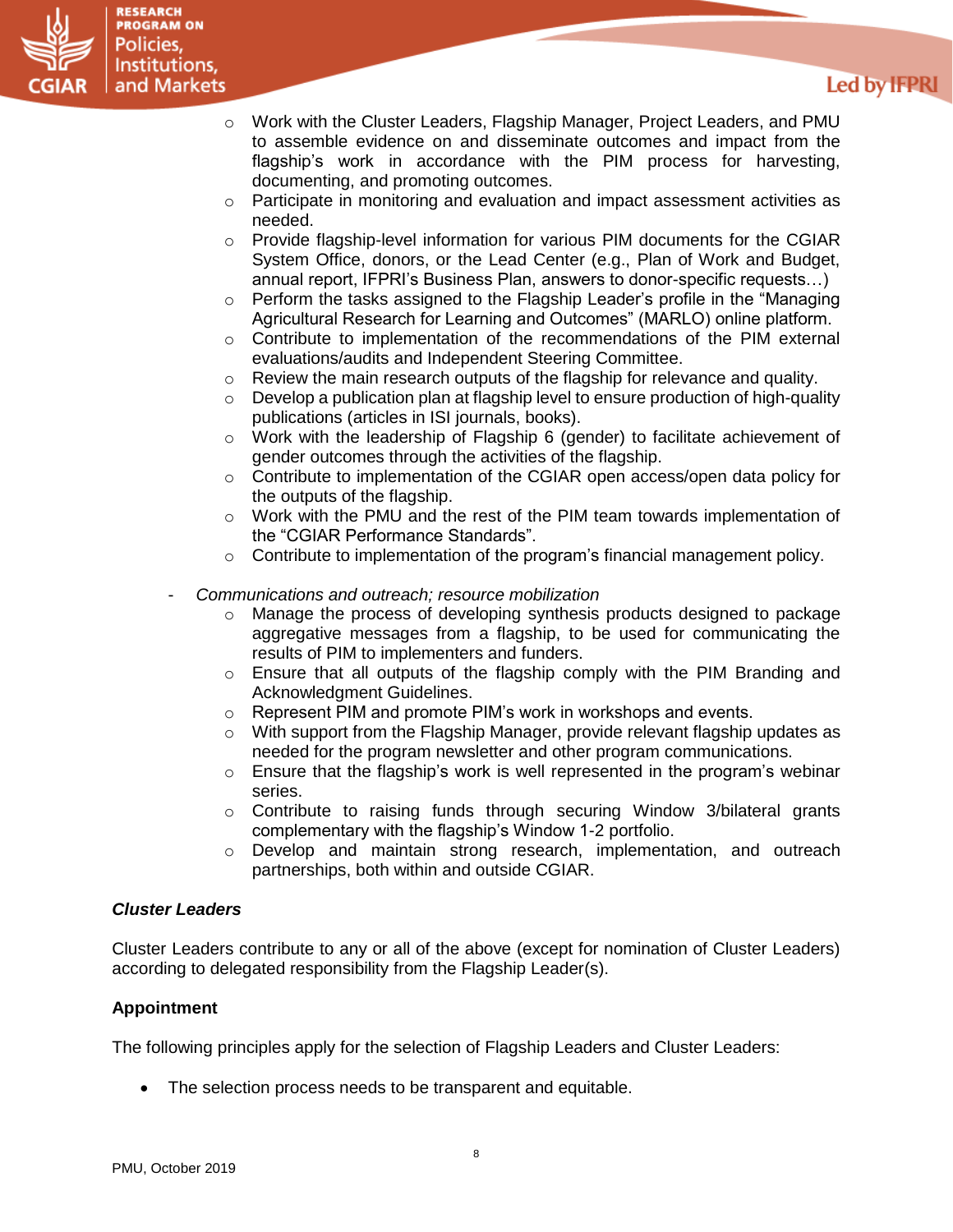

• Selected leaders should have excellent qualifications according to the terms of reference for the positions.

Led by **IFPRI** 

- Researchers from participating CGIAR Centers and external partners are eligible for the positions.
- It is recommended that Flagship Leaders establish Cluster Leaders; however, leadership arrangements may differ according to the needs of the various flagships and, especially for small flagships, Flagship Leaders may propose a different approach to the MC.
- Co-leadership of a flagship or cluster is welcome.

At the beginning of Phase 2 of the program (2017-2022), the process for appointing Flagship Leaders was as follows: nominations were sought from the MC, the extended team, and the PIM 2015-2016 Principal Investigators; a selection committee reviewed the nominations and proposed Flagship Leaders; the Director General of the Lead Center and the Science and Policy Advisory Panel (former version of the ISC) approved the appointment of the Flagship Leaders.

As of 2019, the process for replacing Flagship Leaders is as follows: nominations are sought by the outgoing Flagship Leader from the flagship team (Cluster Leaders, Flagship Manager, Project Leaders, Principal Investigators). The flagship leadership team (outgoing Flagship Leader and Cluster Leaders) agree on a proposed Flagship Leader and share the proposal with the PMU. The MC approves the appointment of the Flagship Leader.

The process for appointing Cluster Leaders is as follows: Flagship Leaders propose Cluster Leaders for their flagship, and the MC approves the appointment of the Cluster Leaders.

If changes affect both the Flagship Leader's and Cluster Leaders' positions at the same time, the flagship leadership team shares a proposal for the new composition of the leadership team with the PMU. The proposal should explain the process used to select the new Flagship Leader(s) and Cluster Leaders. The MC approves the new composition of the leadership team (Flagship Leader(s) and Cluster Leaders).

Resources for flagship leadership are assigned by the PMU at the flagship level, to be used by the leadership team (including Cluster Leaders). The flagship leadership decides how the available resources are distributed between Flagship Leader(s) and Cluster Leaders.

### **Performance assessment**

If/as agreed with the supervisors of the Flagship/Cluster Leaders, the Program Director provides informal inputs into the performance assessment of the Flagship/Cluster Leaders.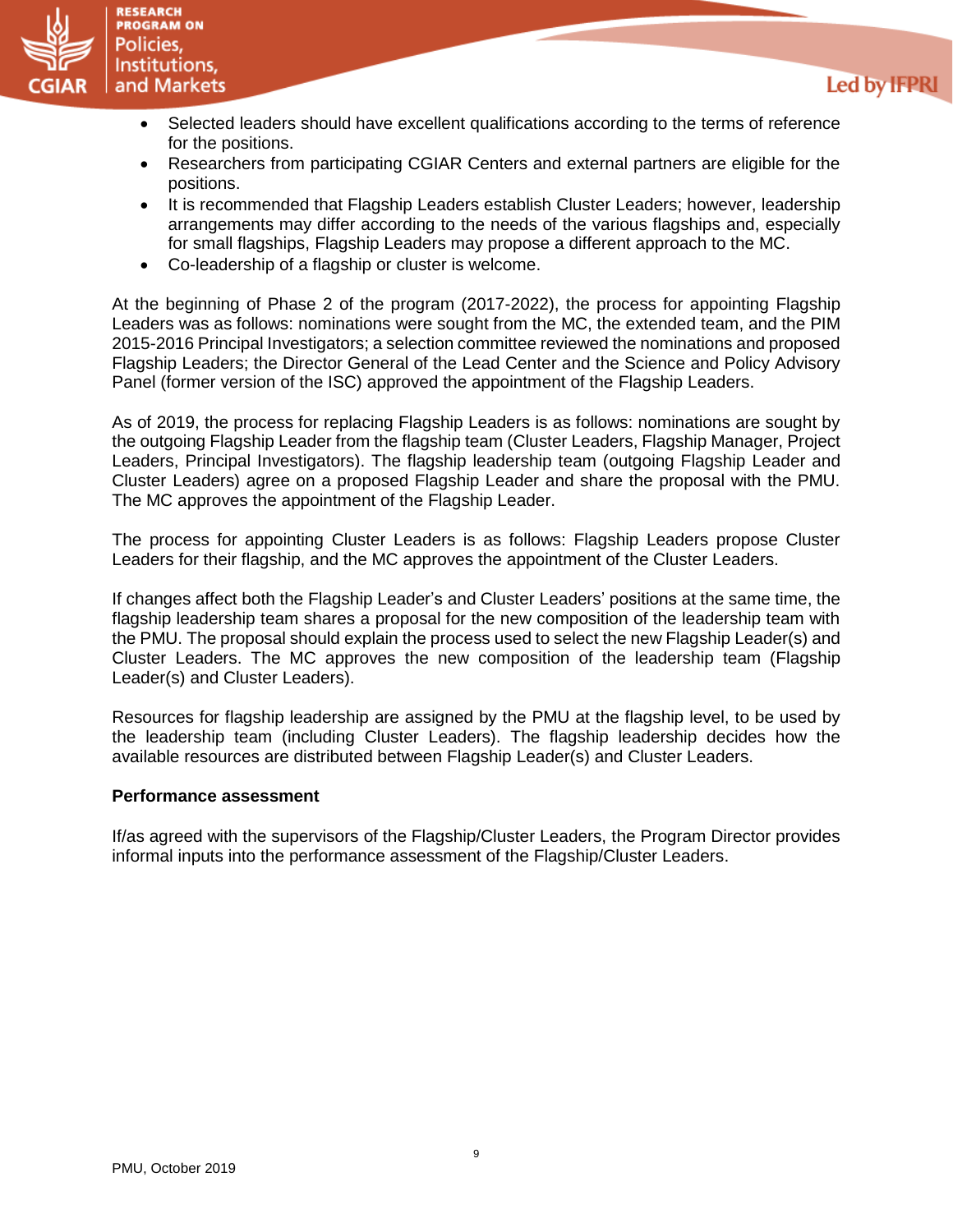

# Gender Platform Coordination function

## <span id="page-9-0"></span>**Terms of reference**

- *Coordination of research*
	- o Lead, maintain, and grow network of CGIAR gender researchers.
	- o Assess priorities for gender research across CGIAR, identify the extent to which such priorities are being addressed, and identify gaps.
	- o If funding allows, commission research on priority topics identified.
	- $\circ$  Foster adherence to minimum standards for sex-disaggregated data collection through sharing information and supporting capacity development. Activities will include facilitating access to and exchange of expertise and materials across programs.
	- $\circ$  Convene annual scientific conference resulting in publication(s) this includes logistics and administration, facilitation, and proceedings.
- *Capacity development*
	- $\circ$  Develop and promote gender methodologies, frameworks, guidelines, and tools.
	- $\circ$  Convene annual workshop focused on methods and capacity development  $$ this includes logistics and administration, facilitation, and proceedings.
	- o If funding allows, convene "write-shops" and engage in other mentoring activities for junior researchers.
- *Communications and outreach*
	- o Host and manage platform website
	- o Manage [Engendering Data blog.](https://gender.cgiar.org/resources/engendering-data-methods-blog/)
	- o Issue newsletter (at least 4 issues per year).
	- o Convene monthly webinars.
	- o If funding allows, develop a social media presence.
- *Monitoring, Evaluation, and Learning*
	- o Provide guidance on common approaches to gender-responsive M&E and measurement of gender dimensions of development outcomes.
	- $\circ$  Develop a performance assessment framework for the platform and monitor performance.
	- o Provide information to PIM/CGIAR evaluators.
- *Partnerships and resource mobilization*
	- o Foster and catalyze strategic partnerships on gender and capacity strengthening within and outside CGIAR.
	- o Work with PIM management and other CGIAR entities to raise Window 3/bilateral funds to enhance the platform's activities.
- *Coordination with PIM management and teams and advisory bodies*
	- $\circ$  Keep the PIM Program Management Unit regularly informed about the work of the Platform.
	- o Serve on the PIM Management Committee.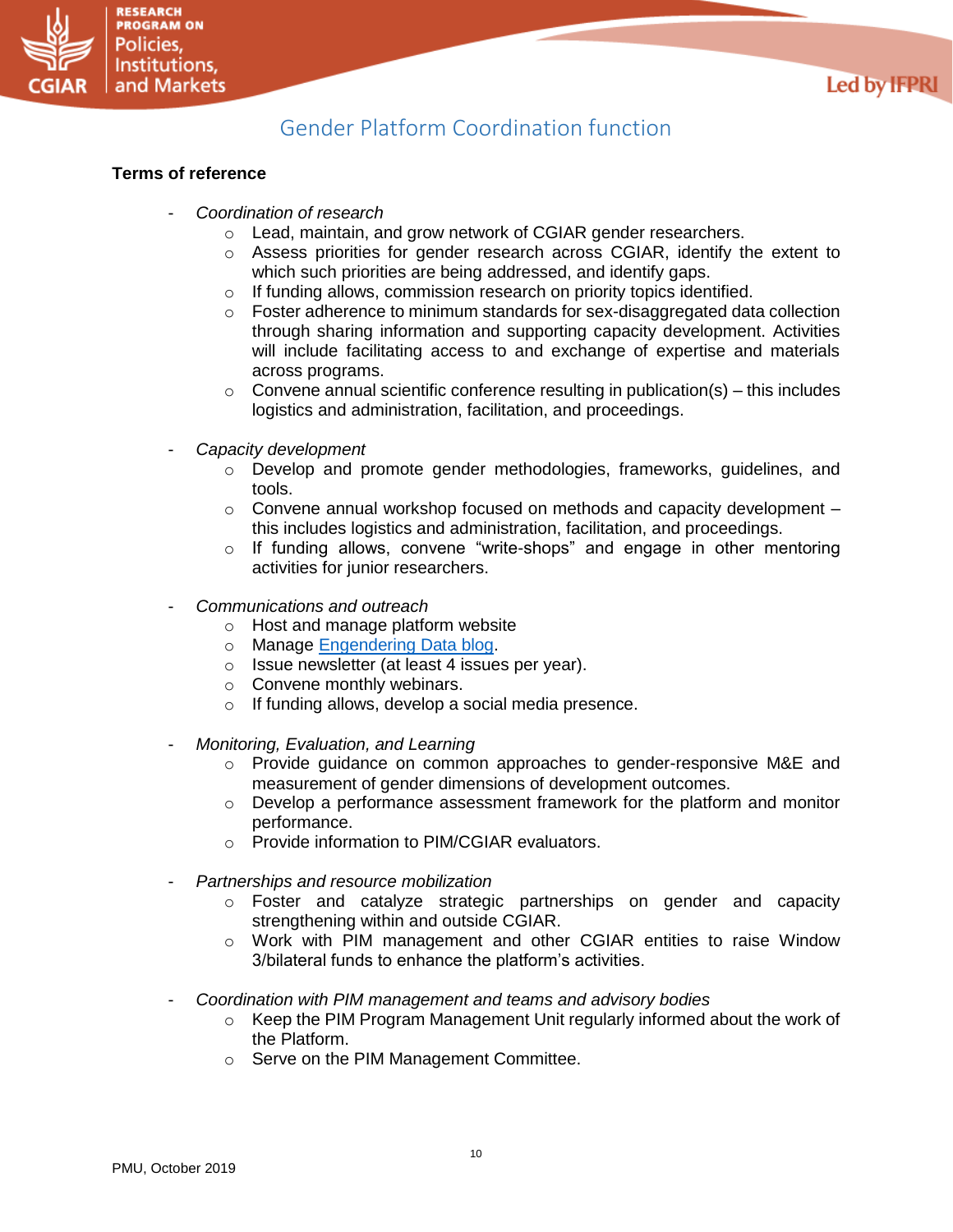

## Led by **IFPRI**

- $\circ$  Participate in meetings of the PIM "extended team" (Flagship/Cluster Leaders, flagship managers, Management Committee) and ad hoc meetings convened by PIM Program Management Unit.
- o Liaise with the Leader of PIM's Flagship 6 "Cross-cutting gender research and coordination" on flagship-level coordination, planning, and reporting; provide PIM Program Management Unit with information required for PIM's reporting to CGIAR and donors.
- $\circ$  Participate in setting up, and regularly interact with the Gender Platform's advisory committee.
- o Liaise with PIM's Communications Specialist to ensure coordination between PIM-level and platform-level outreach (e.g., on issues related to branding, events, social media, etc.)

## **Appointment**

The coordinator is selected through a nomination process across CGIAR followed by a selection process led by the Program Director. If the absence of nominations, the Program Director will seek nominations of external candidates and lead a selection process among qualified candidates.

#### **Performance assessment**

The Program Director provides inputs to the Gender Platform's host organization about the performance of the coordinator.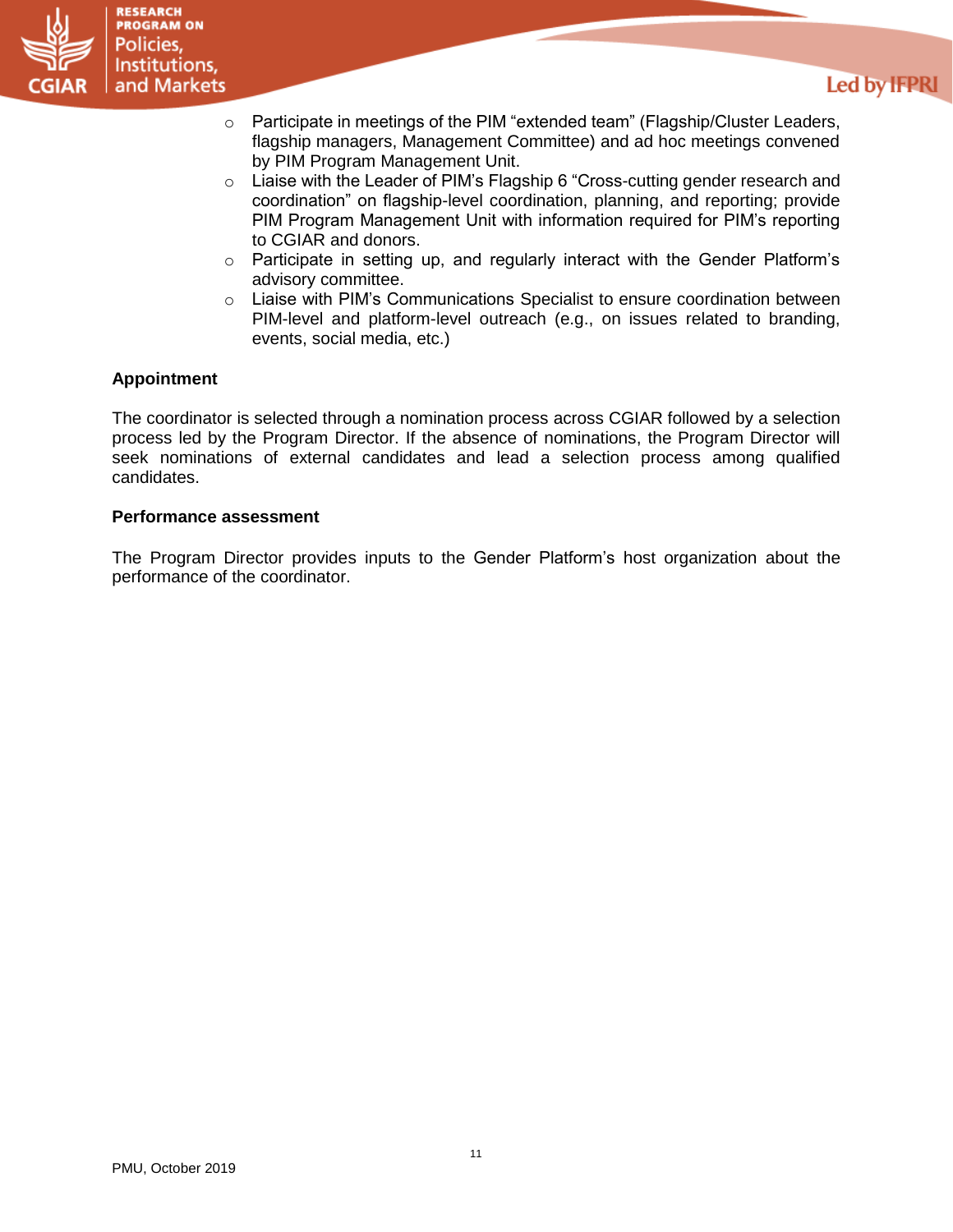



# Project Leaders

<span id="page-11-0"></span>*Note about the term "Project": A project is a body of research to which corresponds a set of outputs. Each research project belongs to a flagship (major structural component of the program), and a cluster (smaller aggregation unit within a flagship). Each project is funded through a collection of Window 1-2, Window 3, and bilateral funds. Project Leaders lead projects as defined above.*

## **Terms of reference**

- *Leadership, management, and coordination*
	- o Identify strategic directions and programmatic priorities at project level.
	- o Ensure coordination of work within the project.
	- o Ensure coherence between the Window 1-2-funded portfolio and the Window 3/bilaterally-funded portfolio at project level; contribute to the decisions related to mapping Window 3/bilateral grants to the project in accordance with the PIM process for mapping Window 3/bilateral grants.
	- o Provide technical expertise and guidance to project teams.
	- o Monitor progress of research and expenditures under the project and alert the Flagship/Cluster Leader(s) to any issues that require attention; take part in assessment of the performance of activities under the project.
	- $\circ$  Participate in remote/face-to-face meetings organized by Flagship/Cluster Leaders to ensure coordination of work at flagship and/or cluster level.
	- $\circ$  Participate in meetings of the PIM "extended team" and ad hoc meetings convened by the PMU.
- *Planning and reporting; monitoring, evaluation, and learning; research quality*
	- o Work with Flagship/Cluster Leaders, Flagship Managers, Principal Investigators, and PMU to ensure translation of strategic directions into detailed project-level work plans and budgets.
	- $\circ$  Contribute to elaborating and updating PIM's impact pathways and theories of change by providing information about the project's planned and realized outcomes.
	- $\circ$  Contribute to timely reporting on the project (including Window 1-2 and Window 3/bilateral portfolio), and convey information to the Flagship/Cluster Leaders and/or Flagship Managers according to the established deadlines.
	- $\circ$  Work with the Flagship/Cluster Leaders, Flagship Managers, and PMU to track and disseminate outcomes and impact from the project's work in accordance with the PIM process for harvesting, documenting, and promoting outcomes.
	- $\circ$  Work with the Flagship Managers to update the "Managing Agricultural Research for Learning and Outcomes" (MARLO) online platform.
	- $\circ$  Contribute to implementation of the recommendations of the PIM external evaluations/audits and Independent Steering Committee.
	- $\circ$  Participate in monitoring and evaluation and impact assessment activities as needed.
	- $\circ$  Review the main research outputs of the project for relevance and quality.
	- Develop a publication plan at project level to ensure production of high-quality publications (especially articles in ISI journals).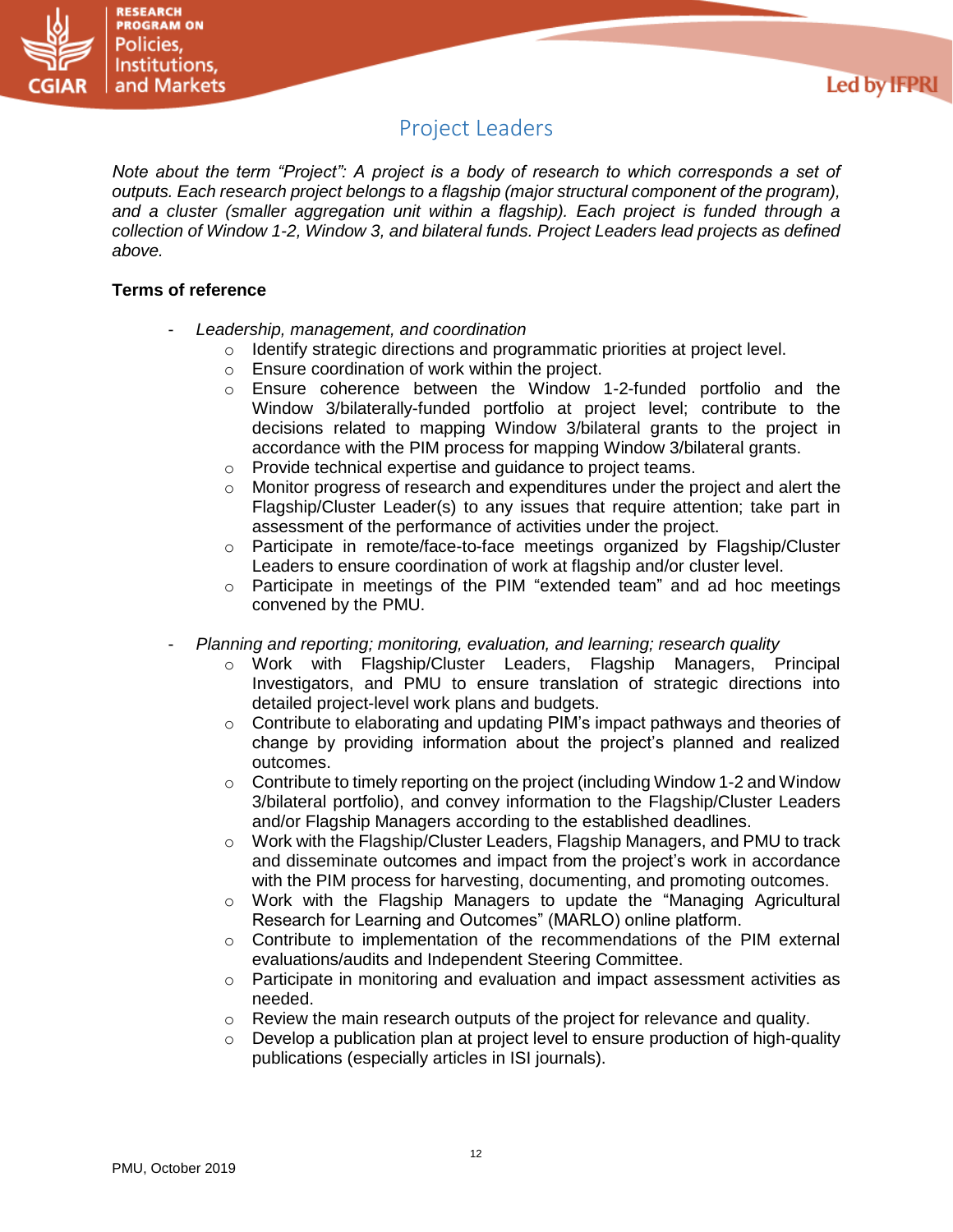

# Led by **IFPRI**

- $\circ$  Work with the leadership of Flagship 6 (gender) to facilitate achievement of gender outcomes through the activities of the project and implement the recommendations of the Flagship 6 team about methods for gender research.
- o Contribute to implementation of the CGIAR open access/open data policy for the outputs of the project.
- $\circ$  Work with the PMU and the rest of the PIM team towards implementation of the "CGIAR Performance Standards".
- $\circ$  Contribute to implementation of the program's financial management policy.
- *Communications and outreach; resource mobilization*
	- $\circ$  Coordinate with the PMU, Flagship managers, and Principal Investigators to ensure that the project outputs (both funded through Window 1-2 and through Window 3/bilateral funds) include the appropriate PIM branding and/or acknowledgment in compliance with the PIM Branding and Acknowledgment Guidelines.
	- $\circ$  Provide relevant project updates as needed for the PIM newsletter and other PIM communications.

### **Appointment**

Project Leaders are appointed by Flagship Leaders. This responsibility can be delegated by Flagship Leaders to Cluster Leaders. Flagship/Cluster Leaders must inform the PMU of any change in project leadership.

#### **Performance assessment**

If/as agreed with the supervisors of the Project Leaders, the Cluster/Flagship Leaders provide informal inputs into the performance assessment of the Project Leaders.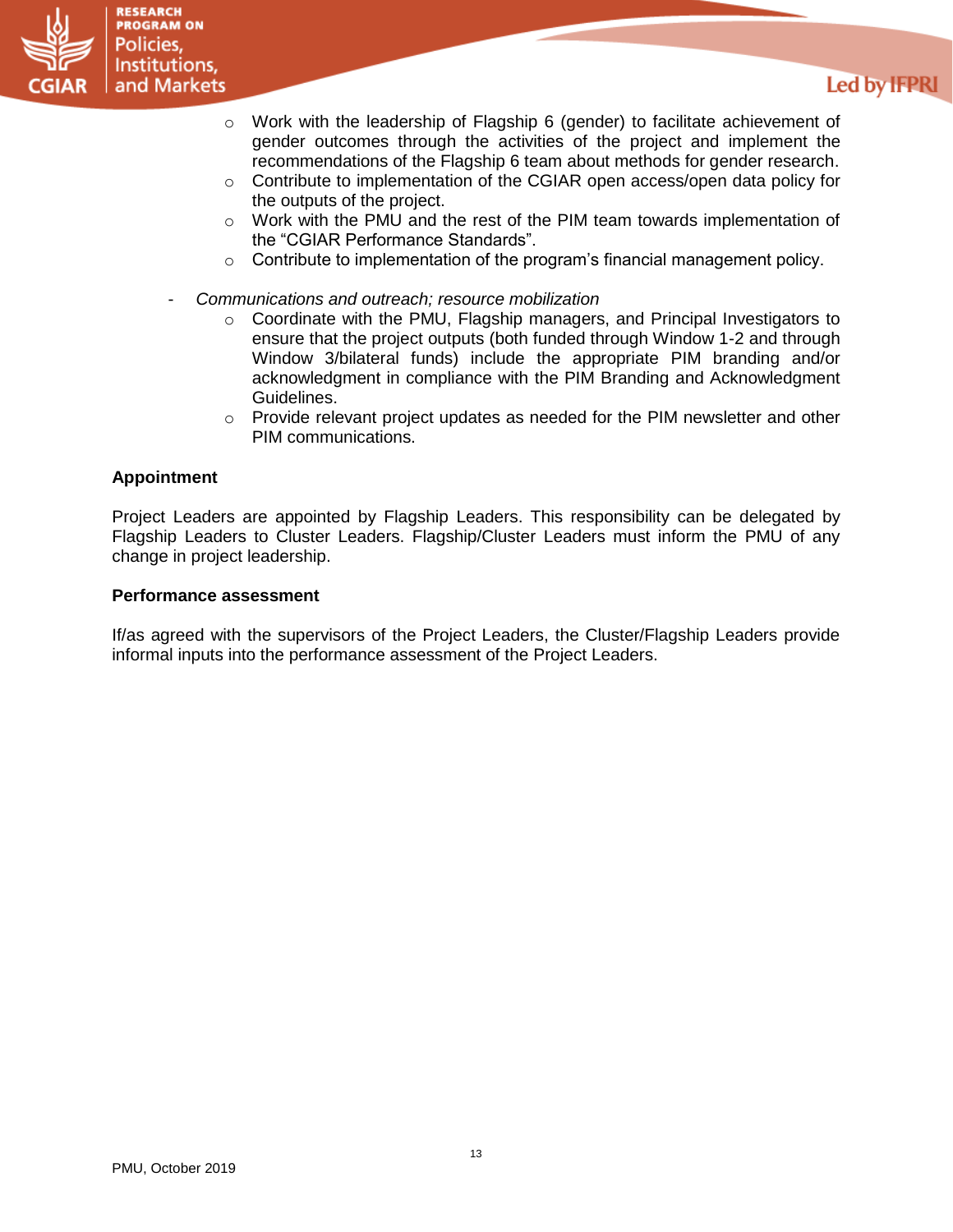

### **Terms of reference**

**RESEARCH PROGRAM ON** Policies. Institutions.

<span id="page-13-0"></span>and Markets

- *Leadership, management, and coordination*
	- o Facilitate the coordination between the PMU, Flagship/Cluster/Project Leaders and PIs in all PIM-related matters.
	- $\circ$  Assist the Flagship Leader(s) and Cluster Leaders in organizing remote/faceto-face meetings at least once a year to ensure coordination of work at flagship/cluster level and informing the PMU about these meetings as early as possible so that the ISC members can be invited.
	- o Participate in meetings of the PIM "extended team" and ad hoc meetings convened by the PMU.
- *Planning and reporting; monitoring, evaluation, and learning; research quality*
	- o Assist Flagship/Cluster Leaders and Project Leaders with development of portfolio of work and formulation and submission to the PMU of annual work plans and budgets.
	- o Keep track of the flagship/clusters' portfolio, including mapping of Window 3/bilateral grants to the flagship/clusters/projects in accordance with the PIM process for mapping Window 3/bilateral grants.
	- $\circ$  Liaise with Project Leaders and Principal Investigators to obtain the information required for the program's reporting and monitoring, including tracking deliverables; assist Flagship/Cluster Leaders in ensuring timely reporting to the PMU.
	- $\circ$  Assist the Flagship/Cluster Leaders, Project Leaders, Principal Investigators, and PMU to assemble evidence on and disseminate outcomes and impact from the flagship's work in accordance with the PIM process for harvesting, documenting, and promoting outcomes.
	- $\circ$  Perform assigned tasks in the "Managing Agricultural Research for Learning and Outcomes" (MARLO) online platform, including entering detailed projectlevel information as part of the planning and reporting cycles; provide user feedback to the PMU about MARLO.
	- $\circ$  Work with the PMU and the rest of the PIM team towards implementation of the "CGIAR Performance Standards".
	- $\circ$  Assist the flagship leadership with implementation of the program's financial management policy.
- *Communications and outreach; resource mobilization*
	- $\circ$  Support application of the PIM Branding and Acknowledgment Guidelines; manage the list of flagship publications and coordinate with the PMU to ensure that the publications are in the relevant repositories and properly "tagged" to PIM.
	- $\circ$  Assist the flagship leadership in providing relevant flagship updates as needed for the program newsletter and other program communications.
- *Other tasks*
	- $\circ$  Oversee and liaise with administrative staff about travel arrangements and management of contracts of non-CGIAR flagship/cluster leaders related to PIM matters (if applicable)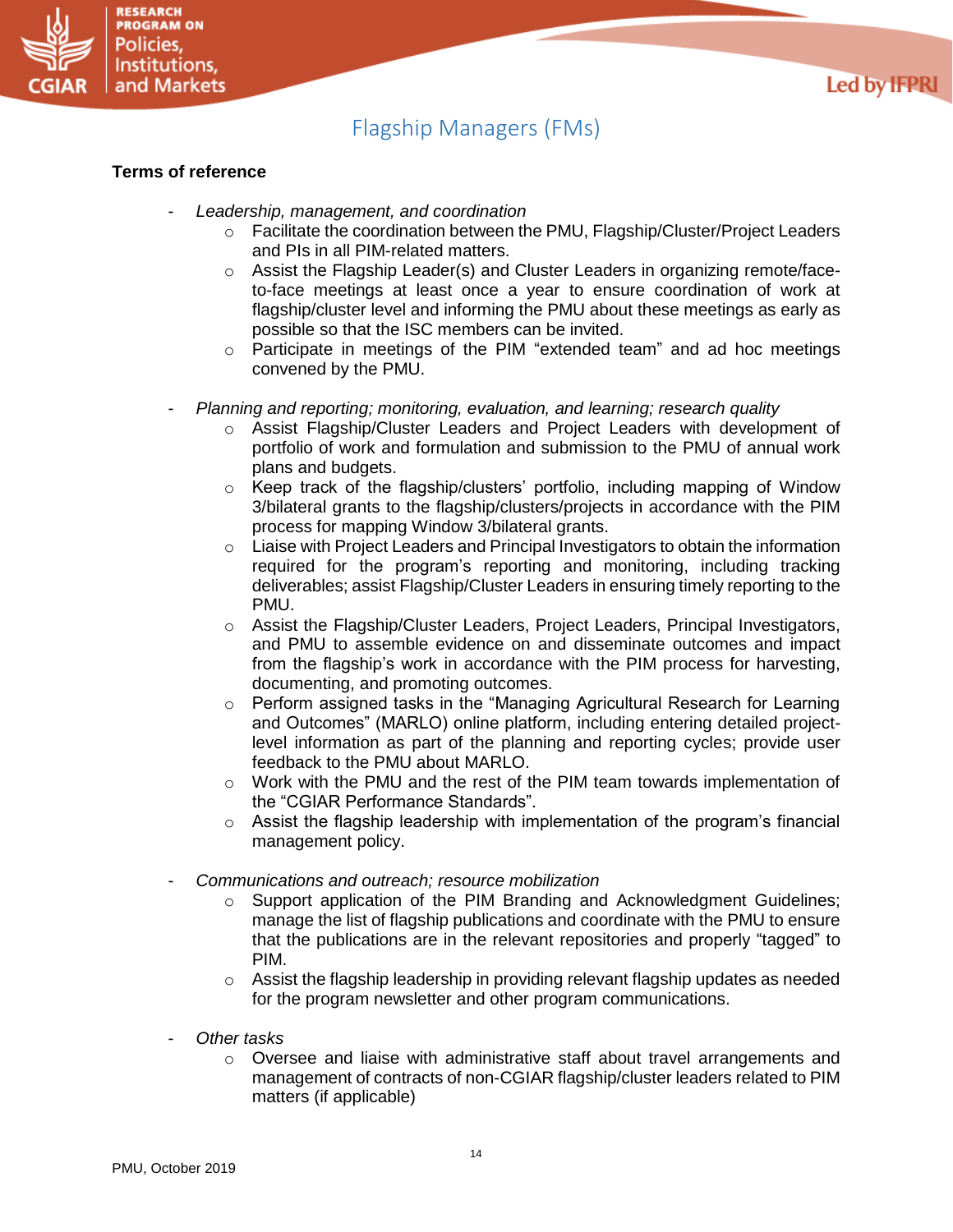

## **Appointment**

Flagship Managers are nominated by Flagship Leaders and the appointment of Flagship Managers is approved by the PMU.

**Led by IFPRI** 

## **Performance assessment**

If/as agreed with the supervisors of the Flagship Managers, the Program Director, in consultation with the PMU, provides informal inputs into the performance assessment of the Flagship Managers.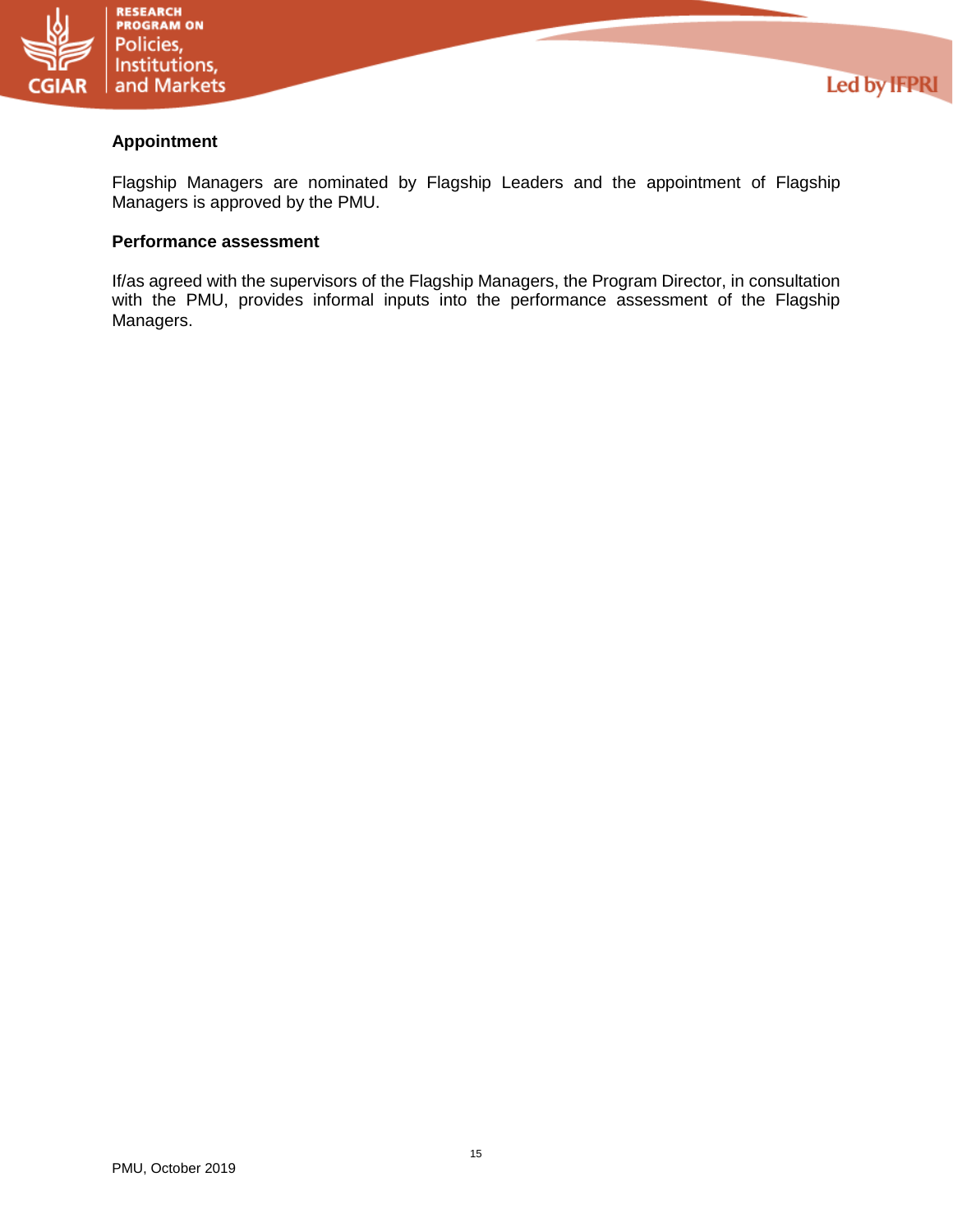



# Program Management Unit (PMU)

## <span id="page-15-0"></span>**Terms of reference**

- *Leadership, management and coordination*
	- o Organize meetings of the MC, ISC, and "extended team".
	- o Develop and implement program management responses to the ISC recommendations.
	- $\circ$  Foster collaboration between PIM flagships and with other CRPs/Platforms and partners.
	- $\circ$  Ensure adequate interactions between the Lead Center and the participating Centers through the Center Representative function.
	- $\circ$  Coordinate the program's cross-cutting plans and activities (e.g. capacity building, country collaboration…)
	- o Approve appointment of and provide guidance and support to Flagship Managers.
- *Planning and reporting; monitoring, evaluation, and learning; research quality*
	- o Lead the development of multi-year proposals for program development and revisions in accordance with CGIAR guidelines.
	- o Lead prioritization of research topics at program level.
	- $\circ$  Contribute to developing, review, and approve the program's annual portfolio and work plans (including the bilateral/W3 portfolio in accordance with the PIM process for mapping Window 3/bilateral grants).
	- $\circ$  Develop and manage the program's budget in coordination with IFPRI's Finance unit.
	- o Set up policies, processes and procedures for program development and management, especially towards meeting the "CGIAR Performance Standards".
	- o Review selected outputs of the program for relevance and quality.
	- $\circ$  Develop contracts and agreements with CGIAR bodies and participating partners.
	- o Report to the CGIAR System Office, donors, and the Lead Center on the program's plans and achievements. Keep the PIM "extended team" informed about administrative requirements and timelines.
	- o Develop and improve the online planning and reporting tool "Managing Agricultural Research for Learning and Outcomes" (MARLO), and provide training and backstopping to users.
	- o Design and ensure implementation of the program's monitoring, evaluation, and learning framework.
	- o Support Flagship Leaders, Cluster Leaders and Project Leaders in developing and revising the program's theories of change.
	- $\circ$  Propose topics for and coordinate impact assessments, external evaluations and audits.
	- o Participate in the CGIAR Monitoring, Evaluation and Learning Community of Practice to develop common indicators, methods and reporting templates.
- *Communications and outreach; resource mobilization*
	- o Represent the program at events and meetings.
	- o Organize/support annual events geared towards CGIAR social scientists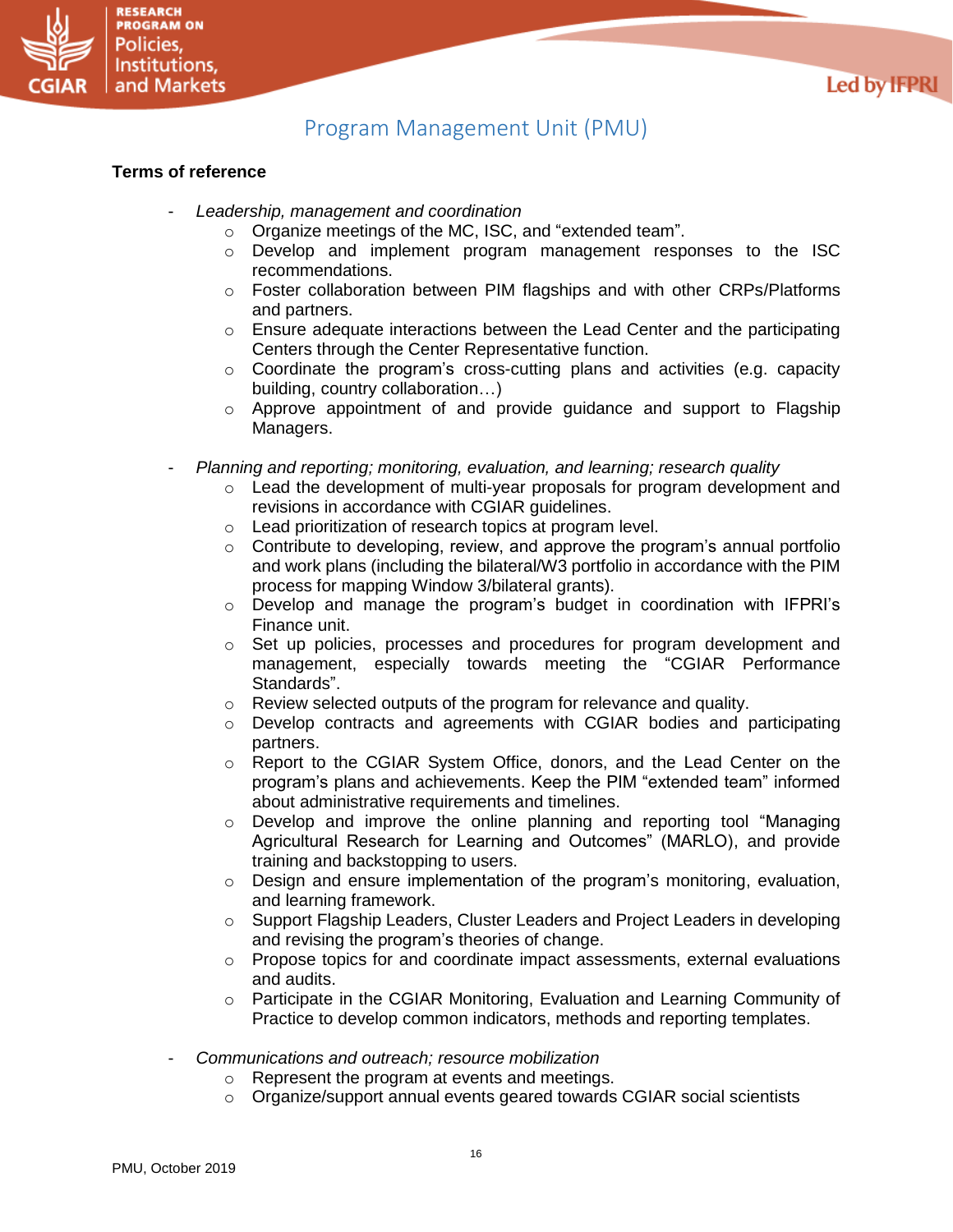

- o Maintain strong relationships and develop new relationships with donors; support bilateral/W3 resource mobilization of Participating Centers.
- o Manage the program's communications strategy (described in the PIM Phase 2 proposal), and provide support to PIM teams for its implementation.

## **Appointment**

Members of the PMU are appointed in accordance with the Lead Center's hiring procedures.

#### **Performance assessment**

The performance of the members of the PMU is assessed by the Program Director, who can seek inputs from other members of the PIM team.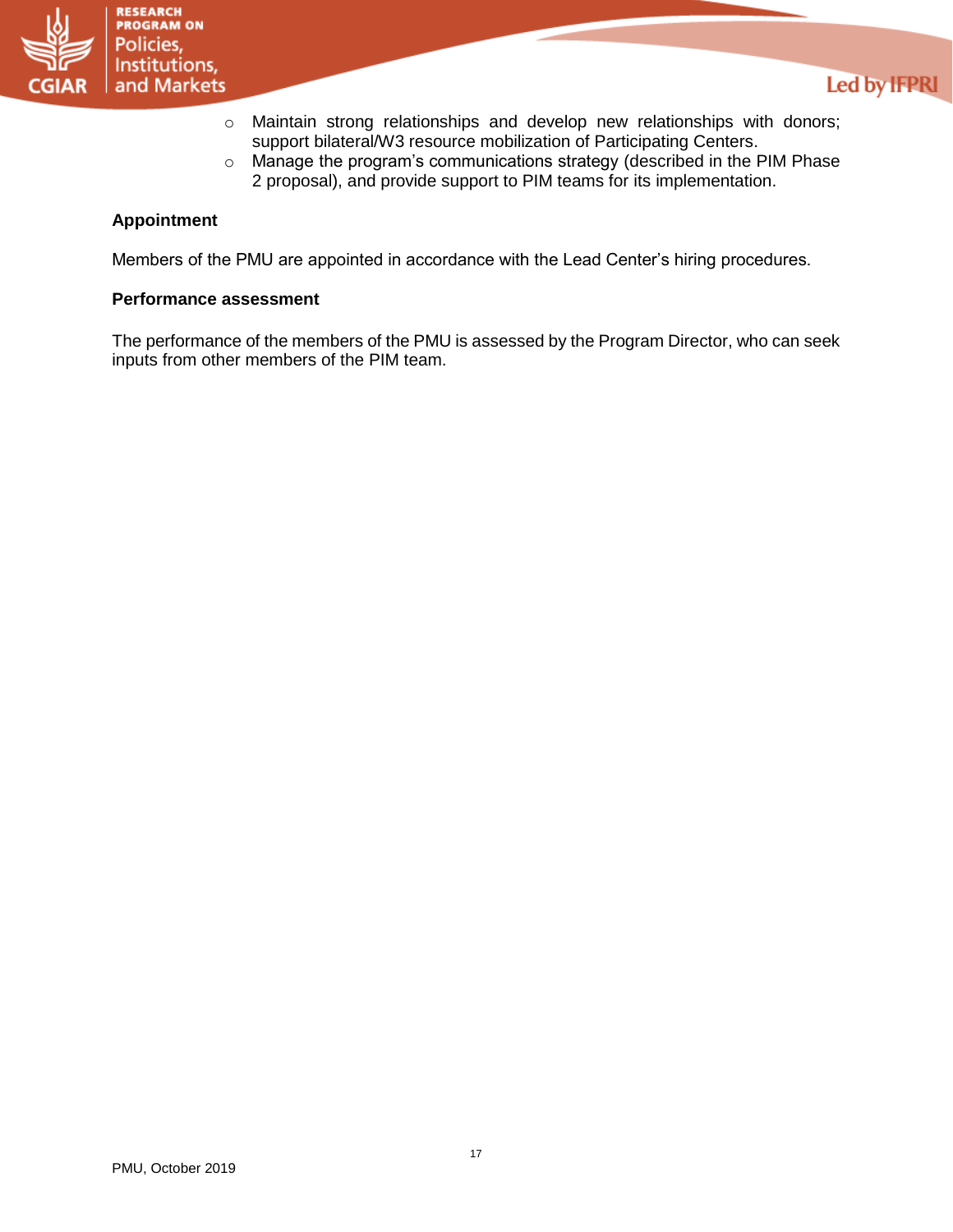

## Center representatives

#### <span id="page-17-0"></span>**Terms of reference**

- Keep the Center (DDG-R, relevant program leaders and researchers) informed of opportunities to contribute to PIM, expectations about the Center's delivery, and commitments to provide planning and reporting information in a timely fashion.
- Facilitate interactions between PIM flagship managers and Center's PIs as needed to allow development of Center's annual work plans under PIM, and facilitate review and signature processes for Program Participant Agreements (PPAs) and PPA amendments.
- Assist the Center (DDG-R, relevant program leaders and researchers) in conveying to the IFPRI PMU information about the Center's bilateral/W3 grants that are being requested to be mapped to PIM, and liaise with the Center's finance team and PMU to ensure alignment of records on bilateral/W3 grants as per the PIM mapping process
- Assist in identifying synergies and complementarities between research activities as well as funding opportunities between PIM and other CRPs.
- Support application of the PIM Branding and Acknowledgment Guidelines by reminding colleagues about the need to use the PIM branding and assisting with the "harvesting" of PIM deliverables.
- Provide updates and encourage other Center researchers to submit information on the Center's contributions to PIM for the annual report, PIM newsletter and other communications.
- Attend the PIM extended team meetings (usually held once a year) as needed.
- Contribute to PIM management committee monthly audiomeetings as needed and ensure that relevant meeting outcomes are communicated within the Center.

### **Appointment**

Qualifications for the role of Center representative include research expertise within at least one of the PIM areas of work coupled with an ability to represent the work of the whole Center. Center program leaders are good candidates to serve as Center representatives.

Center representatives are nominated by their Center's DDGs-Research. A discussion can take place between the Program Director and the Center's DDG-Research to ensure that the nominated individual is qualified to fill in the role.